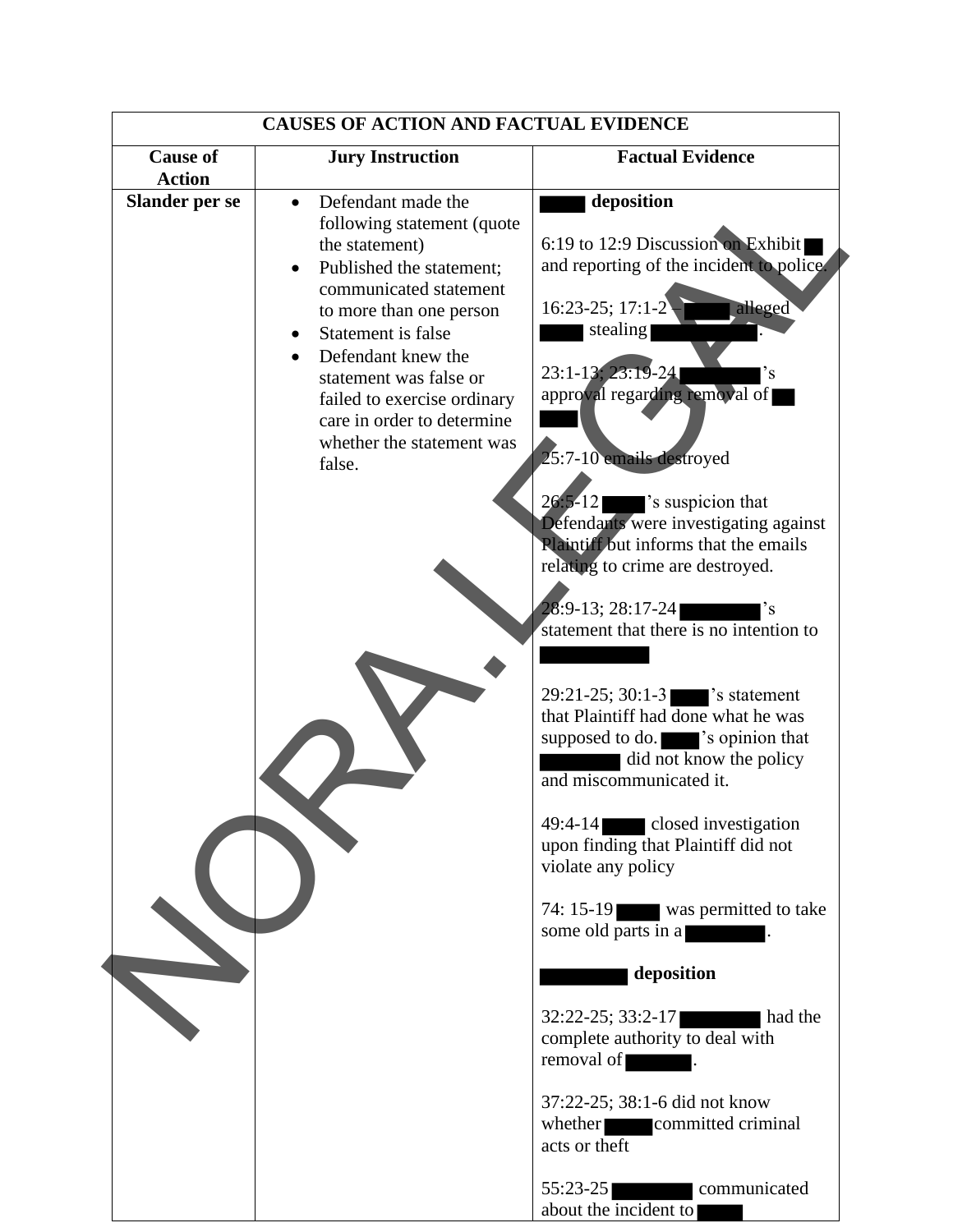62:22-25; 63:13-20; 64:22-23 selling in eBay not a factor for his termination 69:24-25; 70:1-17 reporting about to Police after his termination.  **deposition** 13:8-25; 14:1-19 informing about the incident and the email from  $\bullet$  to 117:21-25; 118:1-7 No company policy denying that scrapped materials cannot be kept with a person **Discovery** Responses to Plaintiff's first set of discovery requests. Response to Interrogatory 13 after receipt of Plaintiff's email sought assistance of in investigation against Plaintiff Responses to Plaintiff's first set of discovery requests. Response to Interrogatory 16 – decided for police investigation **Plaintiff's Exhibits Exhibit 35, 36 and 37** email and text communication with approving the **Exhibit 46** Incident Report classifies the incident as Embezzlement. Narrative stated employee worth  $\$\blacksquare,000.00$ . Handwritten information along with the information mentions the Reporting Person as  $\blacksquare$ . Plaintiff's narrative stated that he was coerced to write the statement for Factor for his termination<br>
second and the contraction<br>
deposition<br>
deposition<br>
136.2.5. The Divisor and Tomation<br>
136.2. The Contraction and Tomation<br>
and Response to Discovery requests.<br>
The September of Buckerston Chara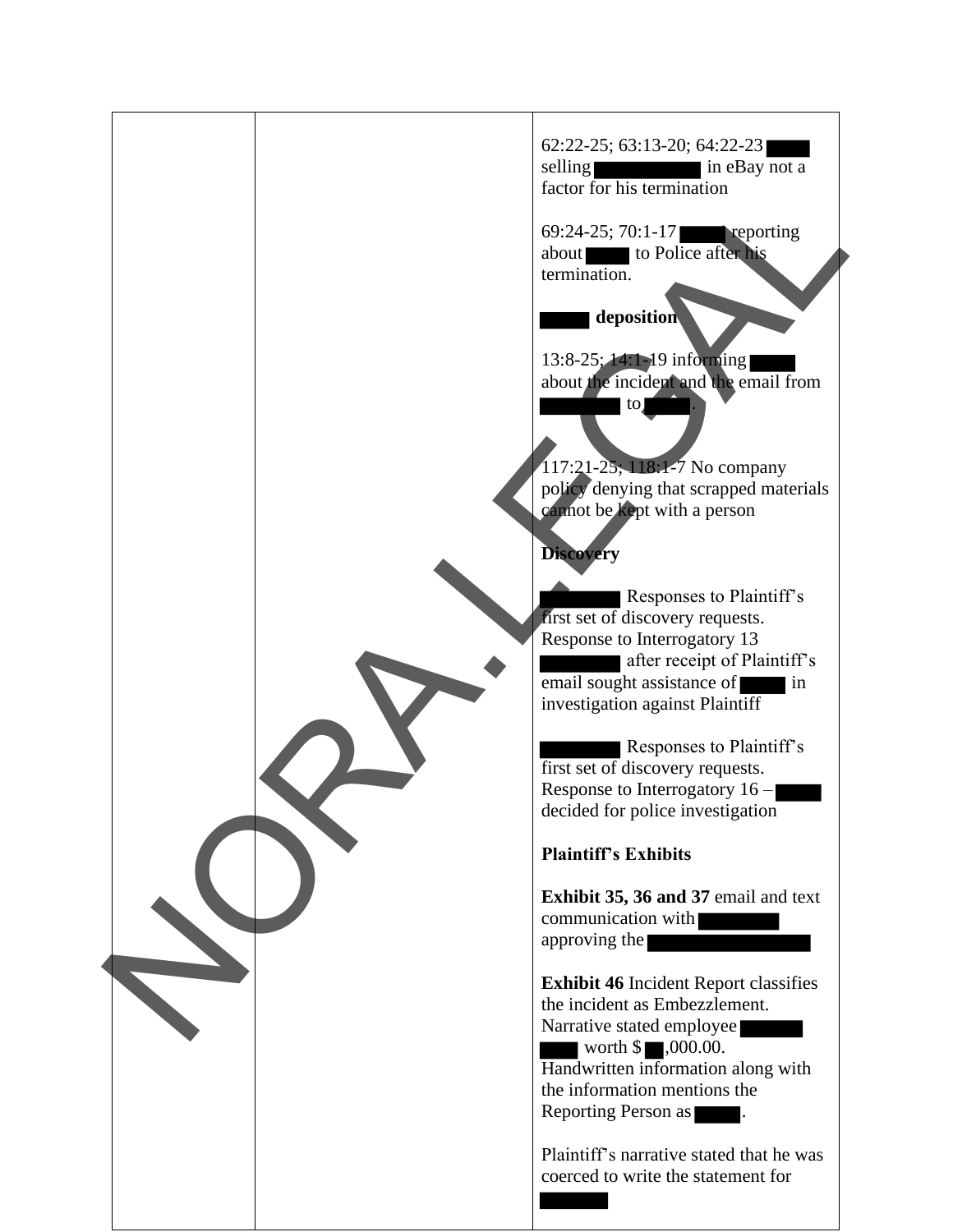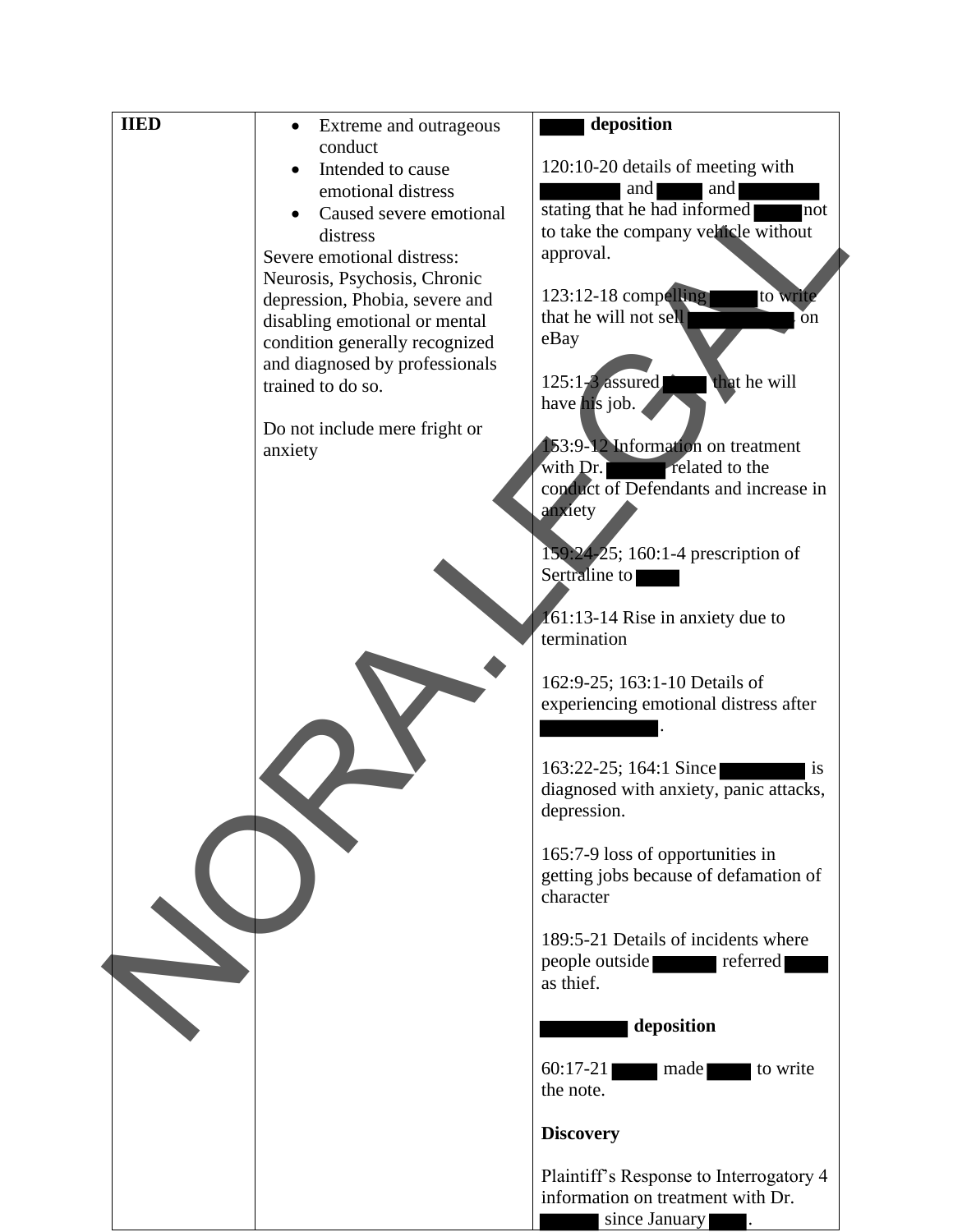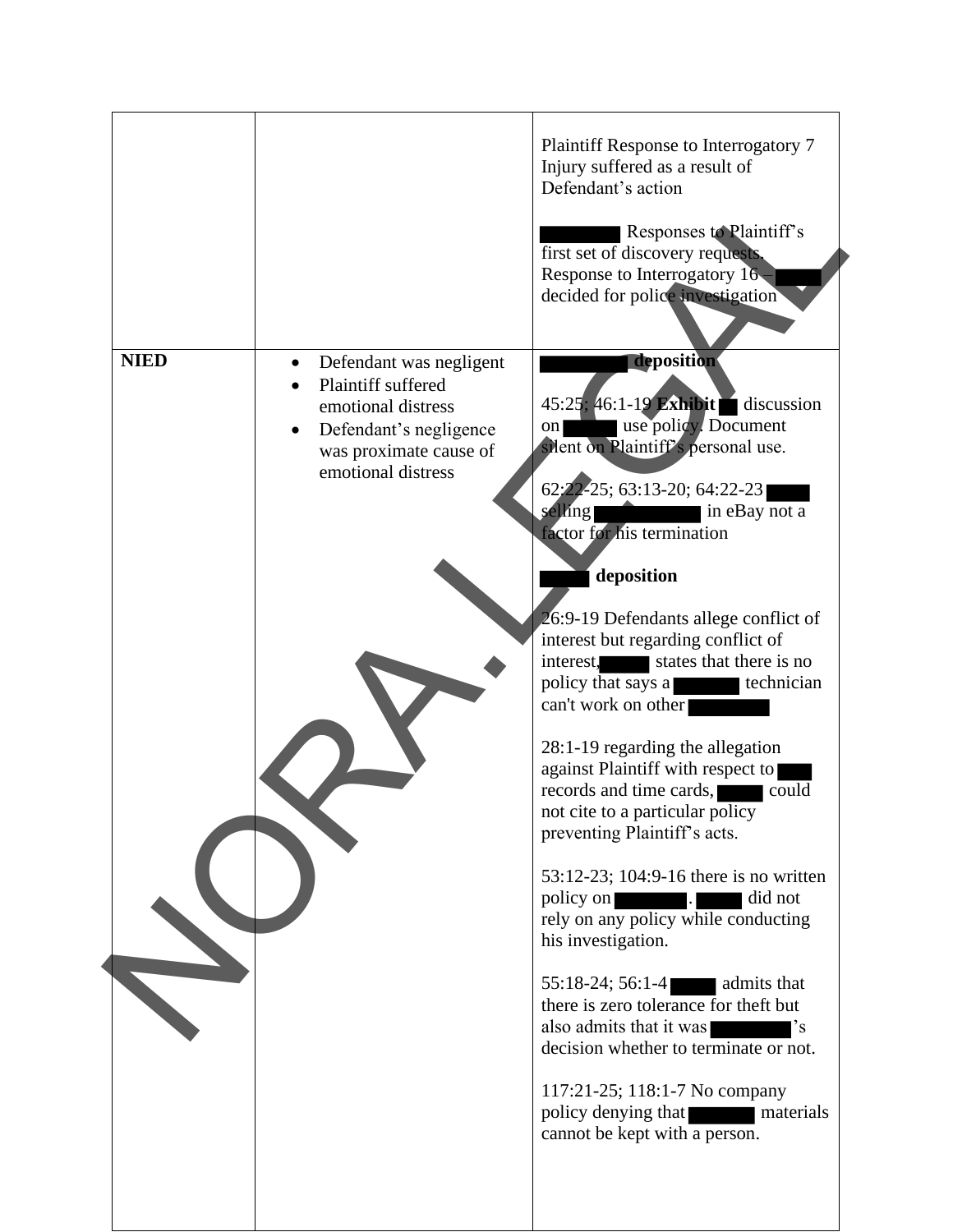|                                                     |                                                                                                                                                                                                              | deposition                                                                                                                                                                                                                                                                                                                                                                                                                                                                                                                                                                                                                                                                                                                                                                                                                                                                                                                                                                                                                                                                                                                                                                                                                             |
|-----------------------------------------------------|--------------------------------------------------------------------------------------------------------------------------------------------------------------------------------------------------------------|----------------------------------------------------------------------------------------------------------------------------------------------------------------------------------------------------------------------------------------------------------------------------------------------------------------------------------------------------------------------------------------------------------------------------------------------------------------------------------------------------------------------------------------------------------------------------------------------------------------------------------------------------------------------------------------------------------------------------------------------------------------------------------------------------------------------------------------------------------------------------------------------------------------------------------------------------------------------------------------------------------------------------------------------------------------------------------------------------------------------------------------------------------------------------------------------------------------------------------------|
| <b>Negligent</b><br>Hiring $\&$<br><b>Retention</b> | Defendant has a legal duty<br>$\bullet$<br>Employee causing injury<br>was incompetent<br>Before injury Defendant<br>had knowledge of<br>employee's incompetence<br>Incompetence proximate<br>cause of injury | $29:21-25$ ; 30:1-3 $\bullet$ s statement<br>that Plaintiff had done what he was<br>supposed to do. spinion that<br>did not know the policy<br>and miscommunicated it.<br><b>Discovery</b><br>Responses to Plaintiff's<br>first set of discovery requests.<br><b>Response to Interrogatory 8</b><br>started investigating<br>against Plaintiff after receipt of the<br>email.<br>deposition<br>$47.16 - 25$ ; 48:1-2 interview with<br>and the decision to terminate.<br>management's opinion to support<br>'s decision<br>deposition<br>$9:10-20$ is the loss prevention<br>manager who investigated Plaintiffs<br>incident but apart from several<br>onboard training he did not receive<br>training specific in<br>11:20-21 it appears that no certificate<br>of completion is given on completing<br>training.<br>117:21-25; 118:1-7 No company<br>policy denying that<br>materials<br>cannot be kept with a person<br>deposition<br>29:21-25; 30:1-31<br>s statement<br>that Plaintiff had done what he was<br>supposed to do. sopinion that<br>did not know the policy<br>and miscommunicated it.<br><b>Discovery</b><br>Plaintiff's Response to Interrogatory 1<br>initiated investigation<br>against Plaintiff after Plaintiff |